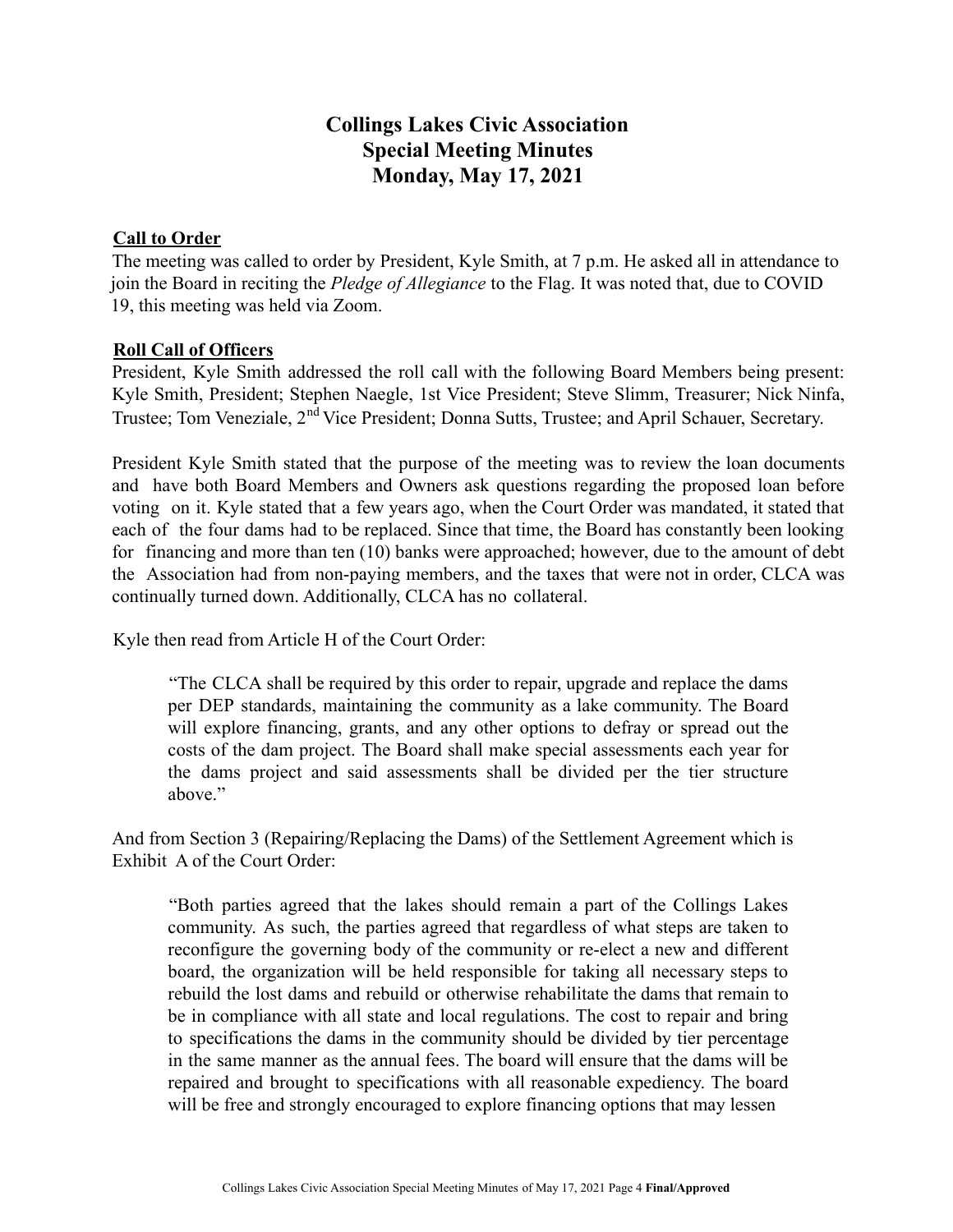the financial burden on the community, including loans, fundraisers, grants, and any other financial assistance that may be available."

Kyle offered that grants were explored, and there were no grants available, and previously the Board was unable to obtain a loan. Kyle then read a letter from the Association's attorney into the Minutes:

Kyle discussed a few of the terms of the loan:

- The amount is for up to \$1,000,000;
- It is a "draw down" loan;
- The rate is 4.5% for the first 60 months; and
- All invoices must go to the bank for payment.

Treasurer, Steve Slimm, stated that he has been working with this bank for approximately five months, specifically with John who is an Executive Vice President of Liberty Bell Bank. Steve further reviewed the terms of the loan:

- The Borrower is the Collings Lakes Civic Association;
- The Guarantor is none/no one, which means that they can only take dam assessments if the Association defaults on the loan. Steve further stated that if everyone pays their dam assessments, there is an income of approximately \$540,000 annually, and the loan payment after one year would total approximately \$168,000. With some Owners still in collections, the Association is averaging \$460,000 annually in income for the dams assessments.

Steve stated that he likes to pay things off quickly. He also offered that as of right now, there is approximately \$418,000 in the Dams Account now. There is approximately \$200,000 outstanding in bills for the Braddock Dam leaving about \$218,000 in the Dams Account and the 2022 dams assessments will add to that. He believes that the cost of the Cushman dam can be paid back in approximately two years and is hoping that the assessments for 2022 can remain the same and possibly be able to lower the dams assessments in 2023.

Steve offered that one of the stipulations of the loan is that *all* of the Association's banking be moved to Liberty Bell Bank, which means that the Association will no longer conduct their banking business with TD Bank. He noted that the same accounts will be established: Games of Change, Checking, Dams Assessments, and the Money Market. He also offered that Liberty Bell Bank will provide him with a scanner to scan checks in for deposits rather than having to go to the bank and physically make deposits. Another stipulation of the loan is that he would not be writing any of the checks; construction invoices would come in and be reviewed by both the engineer and he then be forwarded to the bank for payment from the loan, then the Association repays the bank.

Kyle Smith asked each Board Member if they had any questions:

• Nick Ninfa thanked Steve for his work in this and the ability for the Board to move forward with the next dam.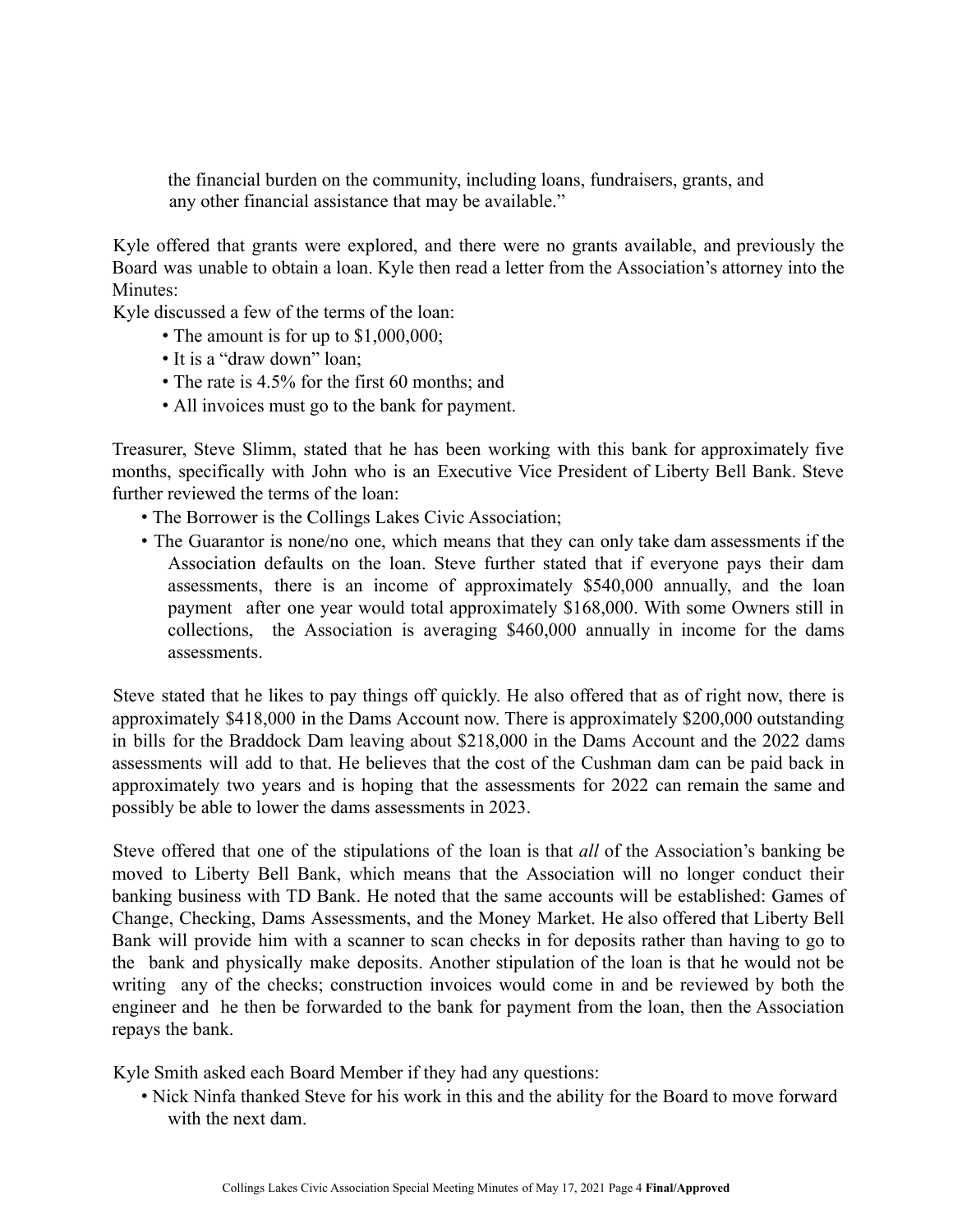- Stephen Naegele thanked Steve for a great job.
- Tom Veneziale had no questions.
- Donna Sutts thanked Steve and Kyle as this will allow Owner payments not to increase. She asked if the loan defaults, if the Owners who are not paying would be held responsible. Steve Slimm responded that the Association is currently making every effort to pursue those Owners who are not paying, and that if CLCA defaults, this bank will do the same thing.
- April Schauer asked for clarification for those listening in that the only items that the loan money could be used for is dam construction fees and dam engineering fees. Kyle stated this is true and that the bank needs to approve them, and it is stipulated that the funds can only be used for construction and engineering fees.

There being no further questions or comments from the Board Members, Kyle Smith opened the questions to those in attendance.

A Tier 1 resident asked if this loan is for a certain period and only for one dam. Kyle stated that it is an 84-month term and will build CLCA credit which will hopefully allow CLCA the ability to borrow money to finish the remaining two dams. Steve stated that if our payments are strong, then we may be able to do lines of credit regarding future dams and move forward more quickly. Kyle stated that if that were to happen, there would again be Special Meetings prior to any such thing taking place.

A Tier 1 resident asked how many dams in total. Steve responded four: Braddock, Cushman, George, and Albert.

A Tier 1 resident thanked the Board for their dedication.

A Tier 1 resident asked if this would accelerate the progress of Cushman dam. Kyle stated that it will, with CLCA needing only one year or 18 months of assessments and it is possible that the work could start in September and be completed by Spring 2022.

A Tier 1 resident asked for the cost of the Cushman dam project. Kyle stated that this is not known yet, but that information will be disclosed at a future Open Meeting; however, the \$1,000,000 loan, if approved, would cover it in total. Steve stated that the Braddock dam's cost is approximately \$1,200,000, so the Board cannot ensure that it will be less.

A Tier 1 resident asked if estimates could be obtained now for the Albert and George dams. Kyle stated that nothing has been started for either of them. Initially, the plan had been to do the Cushman dam first, but it was necessary to start with Braddock due to the state of the dam. The Board even went so far as to bid both Braddock and Cushman at the same time and even applied for the permits, so we are ready to go with the Cushman dam. Once the funds are available, the Board will be ready to move forward with the next dam. Originally, the costs for the Cushman dam were \$800,000; however, costs have changed. A vast majority of the engineering work has been done for the next dam.